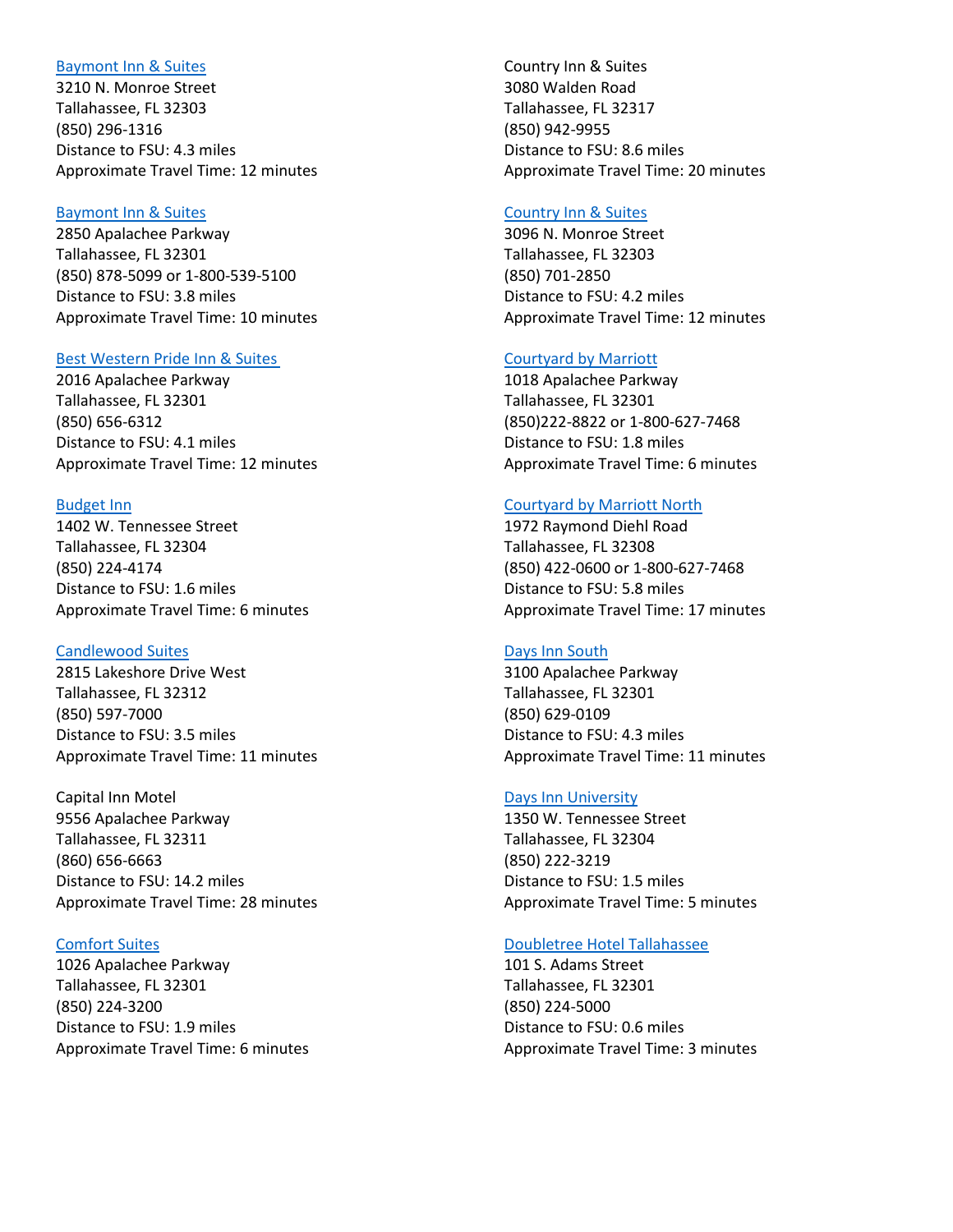## [Econo Lodge North](https://www.choicehotels.com/florida/tallahassee/econo-lodge-hotels/fl468?source=gyxt)

2681 N. Monroe Street Tallahassee, FL 32303 (850) 385-6155 Distance to FSU: 3 miles Approximate Travel Time: 9 minutes

# [Econo Lodge](https://www.choicehotels.com/florida/tallahassee/econo-lodge-hotels/fl905?source=gyxt)

809 Apalachee Parkway Tallahassee, FL 32301 (850) 877-2755 Distance to FSU: 1.4 miles Approximate Travel Time: 5 minutes

# [Extended Stay America](http://www.extendedstayamerica.com/hotels/fl/tallahassee/killearn)

1950 Raymond Diehl Road Tallahassee, FL (850) 383-1700 Distance to FSU: 5.7 miles Approximate Travel Time: 16 minutes

#### [Fairfield Inn](https://www.marriott.com/hotels/travel/tlhfi-fairfield-inn-tallahassee-north-i-10/)

3219 N. Monroe Street Tallahassee, FL 32303 (850) 562-8766 Distance to FSU: 4.4 miles Approximate Travel Time: 13 minutes

# [Fairfield Inn](https://www.marriott.com/hotels/travel/tlhec-fairfield-inn-and-suites-tallahassee-central/)

2997 Apalachee Parkway Tallahassee, FL 32301 (850) 210-1210 Distance to FSU: 4.1 miles Approximate Travel Time: 10 minutes

# [Four Points by Sheraton Downtown](https://www.marriott.com/hotels/travel/tlhfp-four-points-tallahassee-downtown/)

316 West Tennessee Street Tallahassee, FL 32301 (850) 422-0071 Distance to FSU: 0.6 miles Approximate Travel Time: 3 minutes

# [Governor's Inn](http://www.thegovinn.com/)

209 S. Adams Street Tallahassee, FL 32301 (850) 681-6855 Distance to FSU: 0.5 miles Approximate Travel Time: 3 minutes

#### [Hampton Inn Tallahassee Central](http://hamptoninn3.hilton.com/en/hotels/florida/hampton-inn-tallahassee-central-TLHHHHX/index.html)

2979 Apalachee Parkway Tallahassee, FL 32301 (850) 309-1300 or 1-800-426-7866 Distance to FSU: 4.2 miles Approximate Travel Time: 10 minutes

# [Hampton Inn & Suites](http://hamptoninn3.hilton.com/en/hotels/florida/hampton-inn-and-suites-tallahassee-i-10-thomasville-rd-TLHHSHX/index.html)

3388 Lonnbladh Road Tallahassee, FL 32308 (850) 574-4900 Distance to FSU: 5.6 miles Approximate Travel Time: 15 minutes

# [Hilton Garden Inn Tallahassee](http://hiltongardeninn3.hilton.com/en/hotels/florida/hilton-garden-inn-tallahassee-TLHTLGI/index.html)

3333 Thomasville Road Tallahassee, FL 32308 (850) 385-3553 Distance to FSU: 5.4 miles Approximate Travel Time: 15 minutes

# [Hilton Garden Inn](http://hiltongardeninn3.hilton.com/en/hotels/florida/hilton-garden-inn-tallahassee-central-TLHEHGI/index.html)

1330 Blairstone Road Tallahassee, FL 32301 (850) 893-8300 Distance to FSU: 2.9 miles Approximate Travel Time: 8 minutes

### [Holiday Inn Express](https://www.ihg.com/holidayinnexpress/hotels/us/en/tallahassee/tlhrd/hoteldetail)

1653 Raymond Diehl Road Tallahassee, FL 32308 (850) 386.7500 Distance to FSU: 5.5 miles Approximate Travel Time: 15 minutes

# [Holiday Inn Northwest](https://www.ihg.com/holidayinn/hotels/us/en/tallahassee/tlhfs/hoteldetail)

2725 Graves Road Tallahassee, FL 32303 1-800-HOLIDAY (465-4329) Distance to FSU: 4.2 miles Approximate Travel Time: 13 minutes

# [Home2 Suites by Hilton Tallahassee State Capitol](http://home2suites3.hilton.com/en/hotels/florida/home2-suites-by-hilton-tallahassee-state-capitol-TLHHTHT/index.html)

210 S. Magnolia Drive Tallahassee, FL 32301 (850) 879-8007 Distance to FSU: 1.9 miles Approximate Travel Time: 6 minutes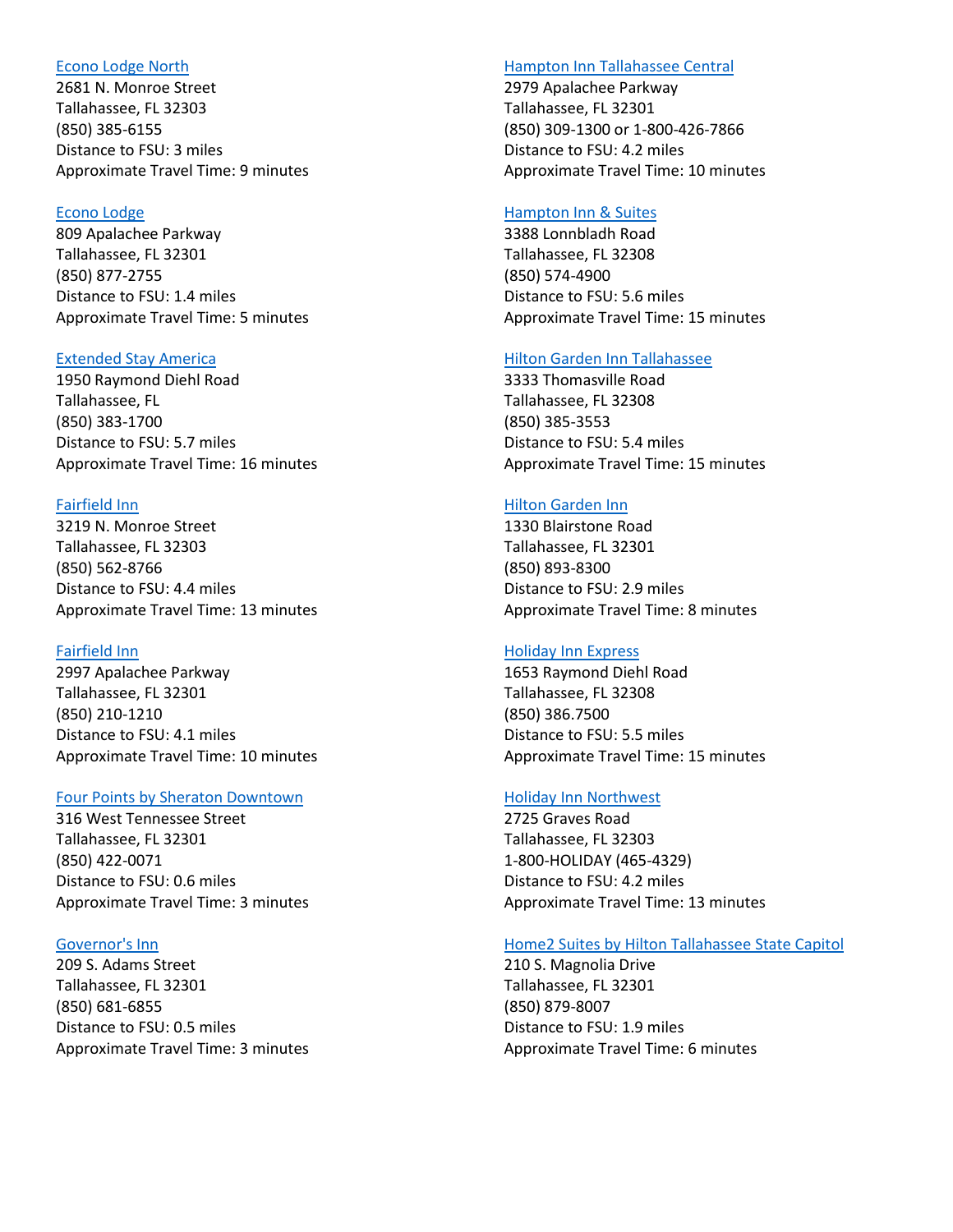### [Homewood Suites by Hilton](http://homewoodsuites3.hilton.com/en/hotels/florida/homewood-suites-by-hilton-tallahassee-TLHHWHW/index.html)

2987 Apalachee Parkway Tallahassee, FL 32301 (850) 402-9400 Distance to FSU: 4 miles Approximate Travel Time: 13 minutes

### [Hotel Duval](http://hotelduval.com/)

415 N. Monroe Street Tallahassee, FL 32301 (850) 224-6000 Distance to FSU: 0.8 miles Approximate Travel Time: 5 minutes

# [La Quinta North](http://www.laquintatallahasseenorth.com/)

2905 N. Monroe Street Tallahassee, FL 32303 (850) 385-7172 or 1-800-539-5100 Distance to FSU: 3.6 miles Approximate Travel Time: 11 minutes

#### [Little English Guest House](http://www.littleenglishguesthouse.com/)

737 Timberlane Road Tallahassee, FL 32312 (850) 907-9777 Distance to FSU: 6.2 miles Approximate Travel Time: 15 minutes

#### [Microtel Inn & Suites](https://www.wyndhamhotels.com/microtel/tallahassee-florida/microtel-inn-and-suites-tallahassee/overview?CID=LC:MT::GGL:RIO:National:28593&iata=00065402)

3216 N. Monroe Street Tallahassee, FL 32303 (850) 562-3800 or 1-800-771-7171 Distance to FSU: 4.9 miles Approximate Travel Time: 13 minutes

#### [Quality Inn](https://www.choicehotels.com/florida/tallahassee/quality-inn-hotels/fl808)

6737 Mahan Drive Tallahassee, FL 32308 (850) 656-2938 Distance to FSU: 8.3 miles Approximate Travel Time: 19 minutes

### [Quality Inn](https://www.choicehotels.com/florida/tallahassee/quality-inn-hotels/fl729)

3090 N. Monroe Street Tallahassee, FL 32303 (850) 562-2378 Distance to FSU: 4.2 miles Approximate Travel Time: 13 minutes

Regency Inn 2735 N. Monroe Street Tallahassee, FL 32303 (850) 385-2038 or 1-800-214-8378 Distance to FSU: 3.3 miles Approximate Travel Time: 10 minutes

# [Red Roof Inn](https://www.redroof.com/property/Tallahassee/FL/32303/Hotels-close-to-Tallahassee-Airport-I-10/RRI120/)

2930 Hospitality Street Tallahassee, FL 32303 (850) 385-7884 Distance to FSU: 4.3 miles Approximate Travel Time: 12 minutes

# [Residence Inn](https://www.marriott.com/hotels/travel/tlhri-residence-inn-tallahassee-north-i-10-capital-circle/) by Marriott

1880 Raymond Diehl Road Tallahassee, FL 32308 (850) 422-0093 Distance to FSU: 5.6 miles Approximate Travel Time: 16 minutes

#### [Residence Inn Tallahassee University](https://www.marriott.com/hotels/travel/tlhdt-residence-inn-tallahassee-universities-at-the-capitol)

600 West Gaines Street Tallahassee, FL 32304 (850) 329-9080 Distance to FSU: 0.6 miles Approximate Travel Time: 3 minutes

# [Sleep Inn](http://www.sleepinntallahassee.com/)

1695 Capital Circle NW Tallahassee, FL 32303 (850) 575-5885 Distance to FSU: 6.6 miles Approximate Travel Time: 16 minutes

#### [Springhill Suites Tallahassee Central](https://www.marriott.com/hotels/travel/tlhse-springhill-suites-tallahassee-central/)

1300 Executive Center Drive Tallahassee, FL 32301 (850) 325-1103 Distance to FSU: 3.6 miles Approximate Travel Time: 9 minutes

#### [Staybridge Suites](https://www.ihg.com/staybridge/hotels/us/en/tallahassee/tlhsb/hoteldetail)

1600 Summit Lake Drive Tallahassee, FL 32317 (850) 219-7000 Distance to FSU: 9.1 miles Approximate Travel Time: 20 minutes